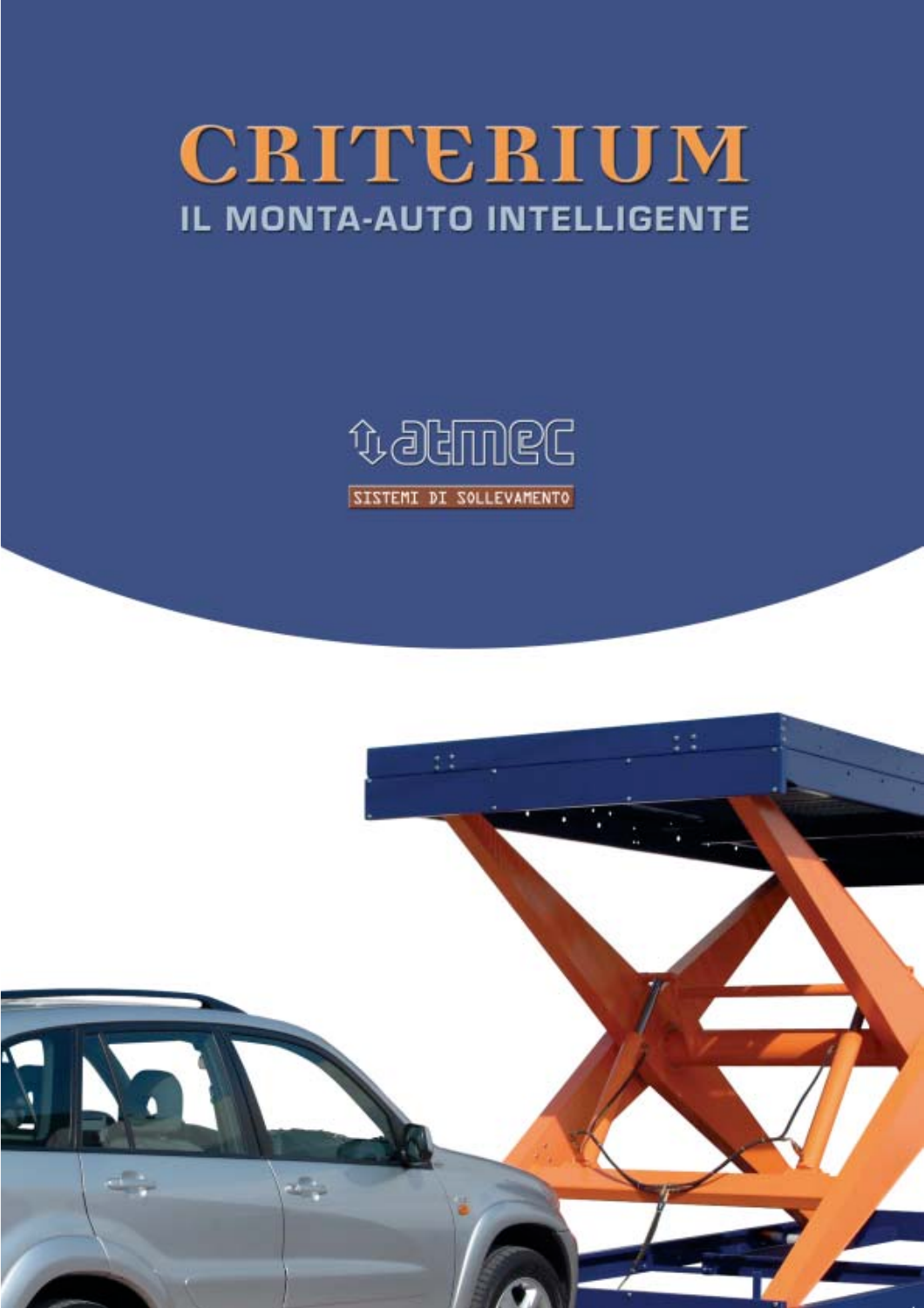## INTELLIGENT GOODS - LIFT CAR INTELLIGENT GOODS - LIFT CAR**CRITERIUM CRITERIUM**

*Dall'esperienza trentennale nella costruzione di sistemi di sollevamento nasce* CRITERIUM *una rivoluzionaria piattaforma monta-auto con caratteristiche che la rendono particolarmente intelligente:*

Autoportante*, ha bisogno solo della fossa di allogiamento di circa 750 mm*

Non ha bisogno *di testata perché può non avere la cabina* Liberta' *architettonica in quanto può scorrere in vano segregato mediante grigliato, pannelli metallici, vetro, ecc.*

Permette *di guadagnare un posto auto quando la piattaforma è provvista di tetto portante di altezza pari alla corsa*

Consente *un certo numero di cicli anche in assenza di elettricità con la sola installazione di una centralina di emergenza*

Offre *numerose varianti in larghezza e lunghezza oltre lo standard (5.700x2.400 mm per una corsa di 3.800 mm)*

Predisposta *per il montaggio di barriere metalliche anticaduta, cancelletti muniti di blocco elettromeccanico ed altri accessori studiati per l'occasione*

Facilita' *di effettuare il montaggio direttamente in cantiere con gli elementi smontati, essendo la piattaforma interamente realizzata a pezzi singoli*

Spedizione *della piattaforma montata (5.700x2.400x750 mm) oppure smontata in imballi di legno le cui dimensioni permettono un facile trasporto*

Rapidita' *nella consegna della piattaforma standard.*

#### CARATTERI STI CHE TECNI CHE

- Alimentazione elettrica: trifase 400 V 4 Kw
- Velocità trifase: 3 mt/min' ~
- *Su richiesta*: monofase 230 V 2,2 Kw
- Velocità monofase: 1,2 mt/min'~
- Portata massima: Kg. 2.500
- Fossa minima: mm 5.750 x 2.450 x 730
- Corsa massima: mm 3.800
- Dimensioni: mm 5.700 x 2.400 x 730
- *Su richiesta fino a*: mm 6.300 x 3.000 x 730
- Peso: Kg 2.300









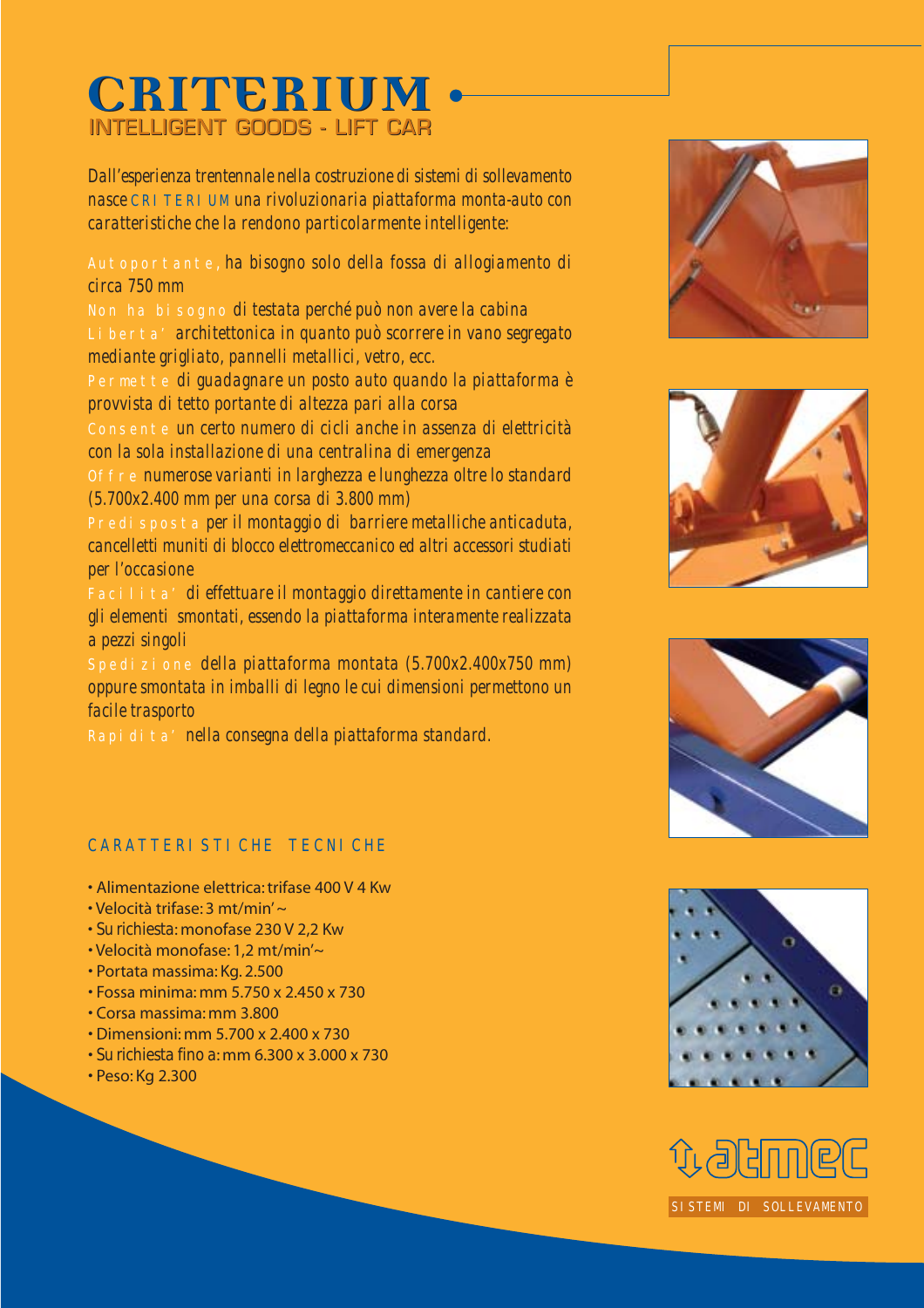### PIATTAFORME *Oleodynamic platforms (scissors tables)*

*oleodinamiche*



*impianto con alcuni accessori sistem with some fittings*



*elementi smontati dismantled elements*

#### TECHNICAL FEATURES

- Mains supply: three-phase 400V 4 Kw
- Three-phase speed: 3 mt/min' ~
- *On request*: single phase 230V 2,2 Kw
- Single phase speed: 1,2 mt/min'~
- Maximum capacity: Kg 2.500
- Minimun pit: mm 5.750 x 2.450 x 730
- Maximum stroke: mm 3800
- Dimensions: mm 5.700 x 2.400 x 730
- *On request until*: mm 6.300 x 3.000 x 730
- Weight: Kg 2.300

CRI TERIUM borns from the thirty-year experience about *the construction of lifting systems. It is a rivolutionary platform, goods-lift car, with features which make it particulary intelligent:* Auto-supporting*, it needs only of housing-pit approximately of 750 mm*

It doesn't need *of head because it is not necessary a cab* Architectural freedom *because it can run in a segregated hollow by means of grille, metal panels, glass, etc.*

It allows *to make a room-car when the platform is provided with roof-bearing, high like the stroke*

It allows *a certain cycles' number, even if there isn't electricity, only with the installation of an emergency generating station (DC 24V)* It offers *many different forms in width and lenght (5.700 x*

*2.400 mm for a stroke approximately of 3.800 mm)* Planed *for the assembly of metal anti-fall gates, wicket-door supplied of elettromechanical block and other fittings*

The easiness *of assembly in yard with dismantled elements since the platform is wholly realized in single pieces*

Shipment *of mantled platform (5.700 x 2.400 x 750 mm ) or dismantled in wooden packings whose dimensions allow an easy freight*

Swiftness on the lead-time of the standard platform.